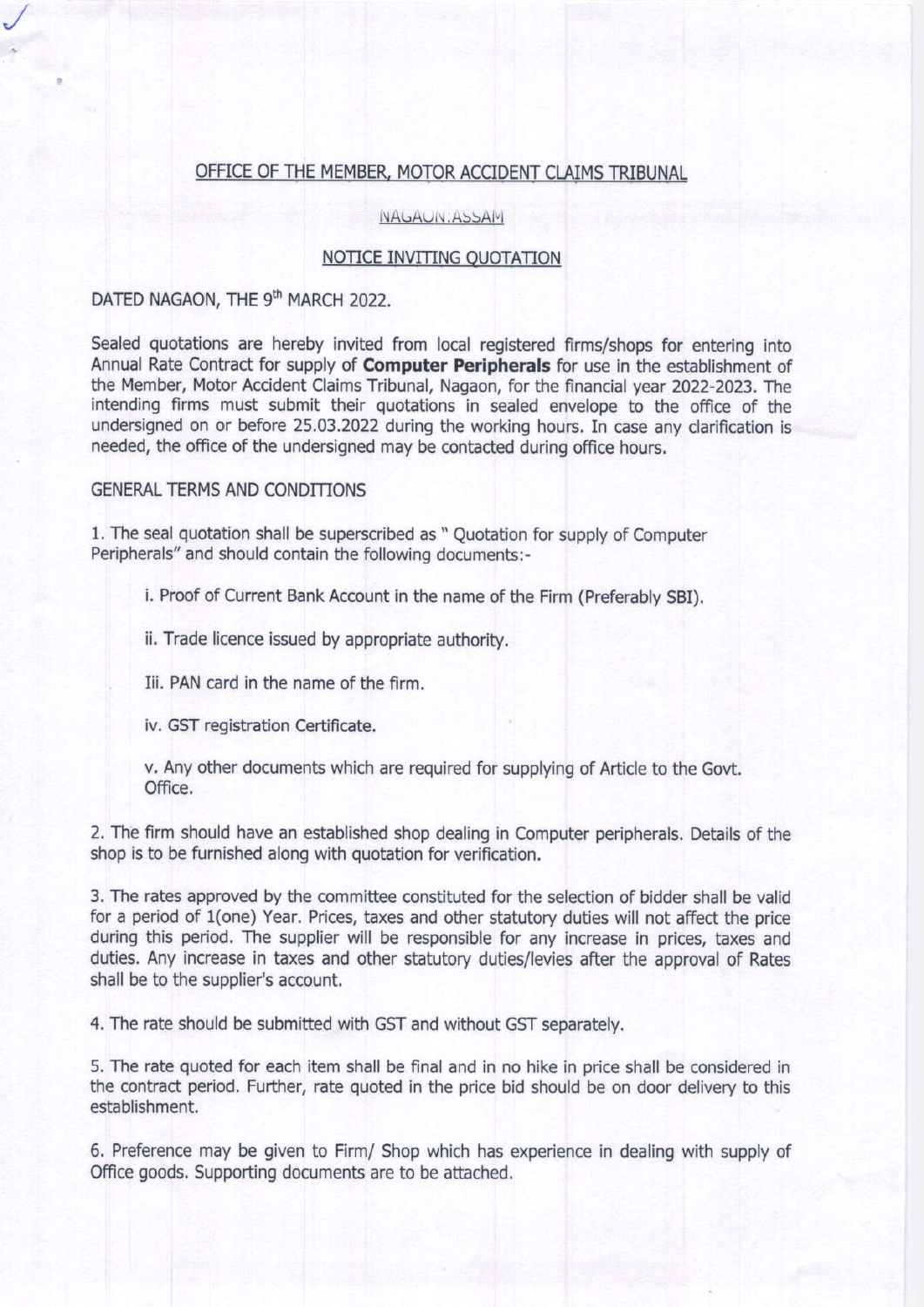7. The bidder shall have to supply the ordered items immediately on receipt of such supply order. The article to be supplied, should be of best and standard quality.

8. Payments shall be made after satisfactory execution of the order and supply of material in satisfactory condition on bill basis.

9. Sample of items should be submitted where necessary.

10. The firms should quote rate of items for the specified brand name, size, weight etc. (where applicable) as per the prescribed list/format appended herewith without adding any extra item.

11. The undersigned reserves the right not to accept or reject any or all quotation in part or full and he shall not be bound to accept the lowest bidder.

12. In case of violation of terms and conditions of the tender document or unsatisfactory supply of material or of poor quality and below standard, the undersigned reserves the right to terminate the supply order by giving intimation to the supplier.

13. The decision of the undersigned in all respect shall be final and binding.

(D.Boral) 2/202 "Nagaon": Assam

Memo No: MACT/Acc/N/  $47 - 48$  Dated q. 3.  $2022$ 

Copy To:

1) The System Officer, O/o The District & Session Judge, Nagaon. He is requested to upload the notice in the Official Website of Nagaon Judiciary, along with the ANNEXURE enclosed.

2) Notice board of the establishment.

3) office File.

 $\nu$ Member, M.A.C.T.

Nagaon:: Assam. Member, MACT. Nagaon, Assam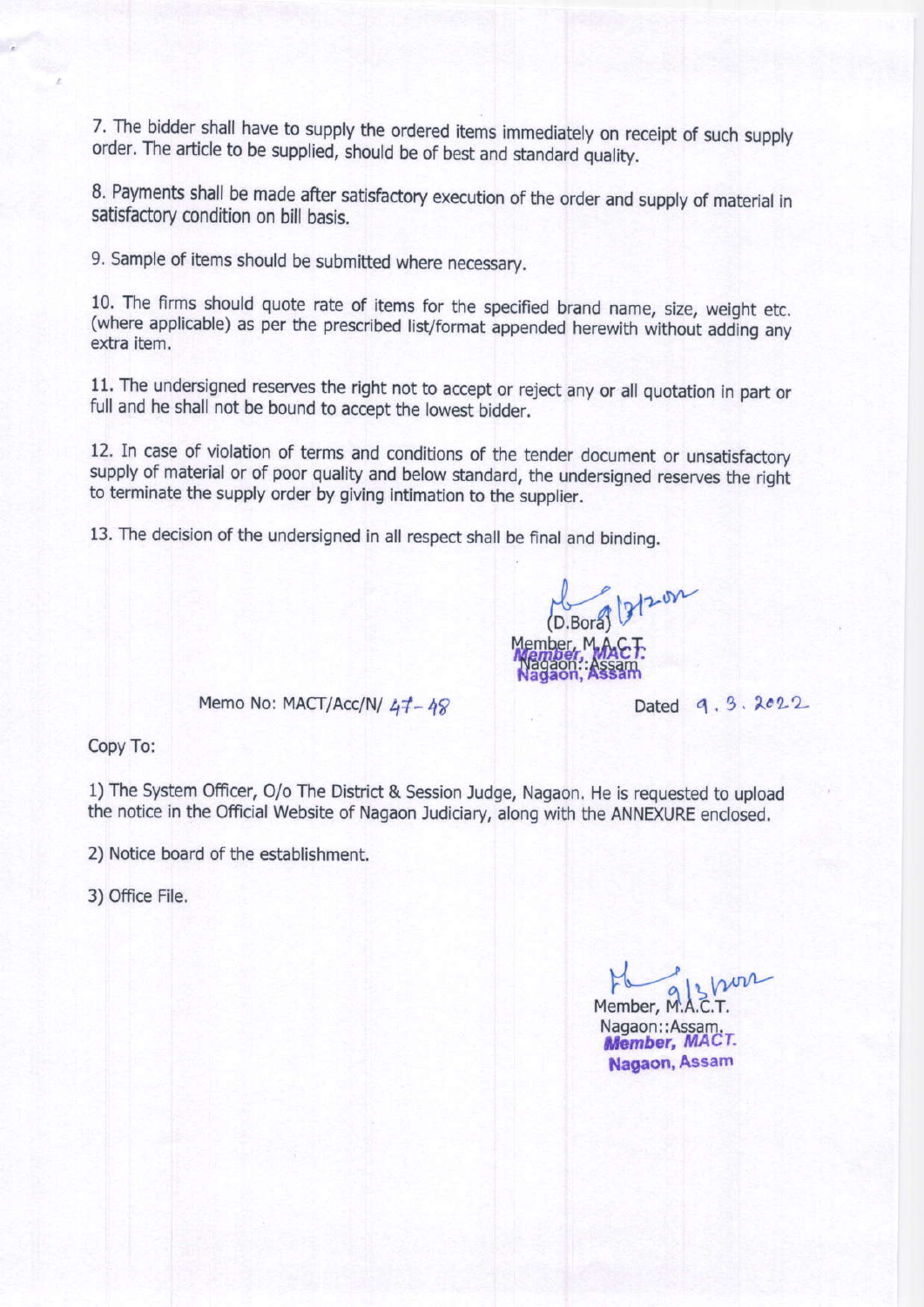# ANNEXURE.A

# QUOTATION FORM FOR SUPPLY OF COMPUTER PERIPHERALS

# Ref. Memo No: Dated

To,

The Member Motor Accident Claims Tribunal Nagaon,Assam.

1. Name of the bidder with Address

2. Contact Person with Phone No

3. GST Registration No

4, Details of items:-